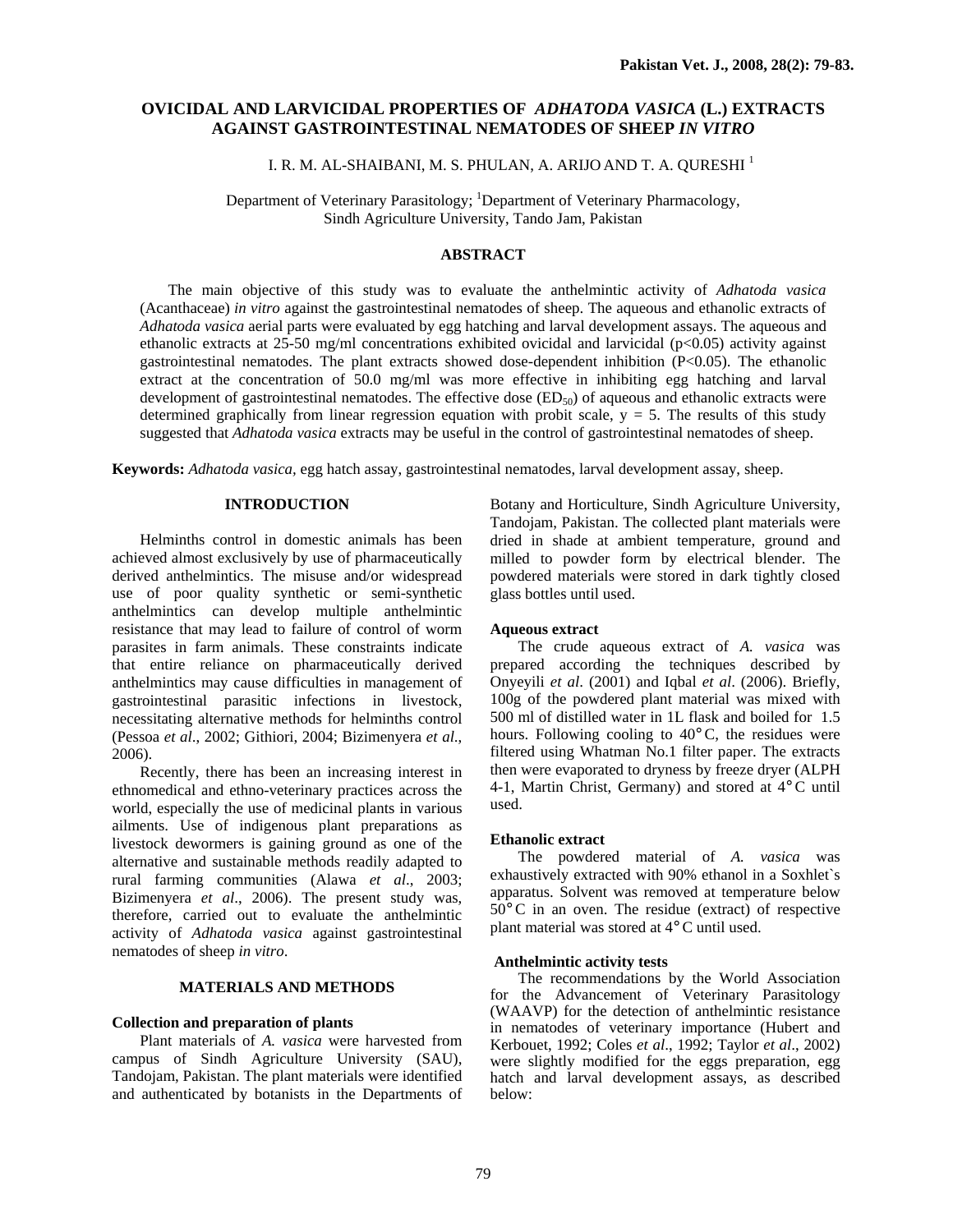### **Recovery and preparation of eggs**

Twelve sheep of local breeds were treated by single dose of commercial anthelmintic Levamizole (Nilverm 1.5 % w/v; ICI Pakistan Ltd.) at a dose of 7.5 mg/ml body weight and kept indoor at experimental farm, SAU, Tandojam. The absence of gastrointestinal parasites in faeces of treated sheep were microscopically verified. All animals were then infected experimentally with different  $L<sub>3</sub>$  infective larvae of gastrointestinal nematodes to serve as source of fresh mono-species nematode eggs for subsequent *in vitro* tests, namely, egg hatch and larval development assays.

To induce experimental infection, adult nematode females were collected from the abomasal and intestinal contents of sheep at necropsy from slaughter houses. The adult worms were crushed to liberate eggs that were cultured to obtain the  $L_3$  infective larvae. Two animals were infected orally with one of the following L3 infective larvae species: *Haemonchus contortus, Trichostrongylus spp*, *Ostertagia circumcincta*, *Strongyloides papillosus*, *Oesphagostomum Columbianum* and *Chabertia ovina.* Eggs were collected after four weeks of infection and the eggs per gram (EPG) were daily determined. The concentrations of eggs were estimated by counting the number of eggs in aliquots of 50 µl by McMaster slide technique, as described by Urquhart *et al*. (1996). The egg suspensions were used on the same day.

### **Egg hatch test/assay**

The stock solution of the crude extract of *A. vasica*  initially was prepared by dissolving the crude extract in dimethylsulfoxide (DMSO) to improve it solubility in water. Aliquot of stock solution (50 mg/ml) was taken for preparation of final concentrations of 3.12, 6.3, 12.5, 25.0 and 50.0 mg/ml. In the assays, approximately 100 eggs in 200 µl of egg suspension were pipetted into each well of 96-well microtitre plate. In test wells, 200 µl of *A. vasica* extract in concentrations of 3.12, 6.3, 12.5, 25.0, and 50.0 mg/ml was added. Levamisole at concentrations of 0.5,  $0.5 \times 10^{-1}$ ,  $0.5 \times 10^{-2}$ ,  $0.5 \times 10^{-3}$ ,  $0.5\times10^{-4}$  mg/ml was used as a positive control, while distilled water was utilized as negative control. Three replicates for each concentration of *A. vasica* extract and control were performed. The plates were incubated under humidified condition at ambient temperature (27°C) for 48 hours. A drop of Lugol`s iodine solution was added to each well to stop further hatching, and all the unhatched eggs and  $L_1$  larvae in each well were counted under an inverted microscope.

### **Larval development test/assay**

 Eggs were obtained and estimated as described in egg hatching assay. One hundred eggs in 170 µl of egg suspension were put into each well of 96-well microtitre plate. A 20 µl of nutritive media (comprising of 1g yeast in 90 ml of normal saline and

10 ml Earle's balanced salt) was added into each well. The plates were then incubated under humidified condition at ambient temperature for 48 hours. Then 200 µl of *A. vasica* extract at same concentrations as mentioned above and Levamizole control concentration were added to respective plates. There were three replicates for each extract concentration and control. The plates were further incubated for 5 days (total of 7 days), further development was stopped by addition of one drop of Lugol's iodine solution. All  $L_1$  and  $L_3$ larvae in each well were counted under an inverted microscope.

### **Statistical analysis**

 The data from egg hatch assay/test and larval development assay/test were transformed by  $log_{10}$  and submitted to one-way analysis of variance. The means were compared by the Dunncan test with 5% significant level using the SPSS 15.0 programme. The effective dose  $(ED_{50})$  values were calculated graphically from linear regression with probit scale  $y = 5$ . The  $ED_{50}$ values were back transformed and presented in milligram plant extract per milliliter.

### **RESULTS**

The results of anthelmintic activity evaluation of *A. vasica* extracts on the eggs and larvae of gastrointestinal nematodes in sheep by egg hatch and larval development tests/assays *in vitro* are shown in Tables 1-4. The aqueous and ethanolic extracts of *A. vasica* exhibited ovicidal and larvicidal activity (p<0.05) against the eggs and larvae of gastrointestinal nematodes. The extract concentrations of 25 and 50 mg/mlshowed higher (p<0.05) inhibition rate compared to distilled water (negative control). The Levamizole (positive control) at the concentration of 0.5 mg/ml showed the highest ovicidal and larvicidal (P<0.05) inhibition rate, ranging from 90.0 to 99.0 per cent. All extract concentrations of the plant showed dosedependent inhibition  $(p<0.05)$ . The ethanolic extract was slightly more effective compared to aqueous extract on eggs and larvae of gastrointestinal nematodes. The highest inhibition rate of ethanolic extract was recorded at concentration of 50 mg/ml i.e. 88.0, 89.0, 85.8, 86.0, 86.0 and 84.0 per cent on eggs hatching and 82.7, 79.3, 84.3, 85.0, 81.0 and 82.7 per cent on larval development of *H. contortus, O. circumcincta, Trichostrongylus spp, S. papillosus, Oe. columbianum* and *Chabertia ovina* species, respectively.

The  $ED_{50}$  values of aqueous and ethanolic extracts of *A. vasica* on egg hatching and larval development of gastrointestinal nematodes of sheep are given in Table 5. The highest ED<sub>50</sub> values of *A. vasica* extracts were recorded against the eggs of *Chabertia ovina* (18.2 and 18.2 mg/ml) and the lowest values were recorded against the eggs of *O. circumcincta* (12.59 and 11.48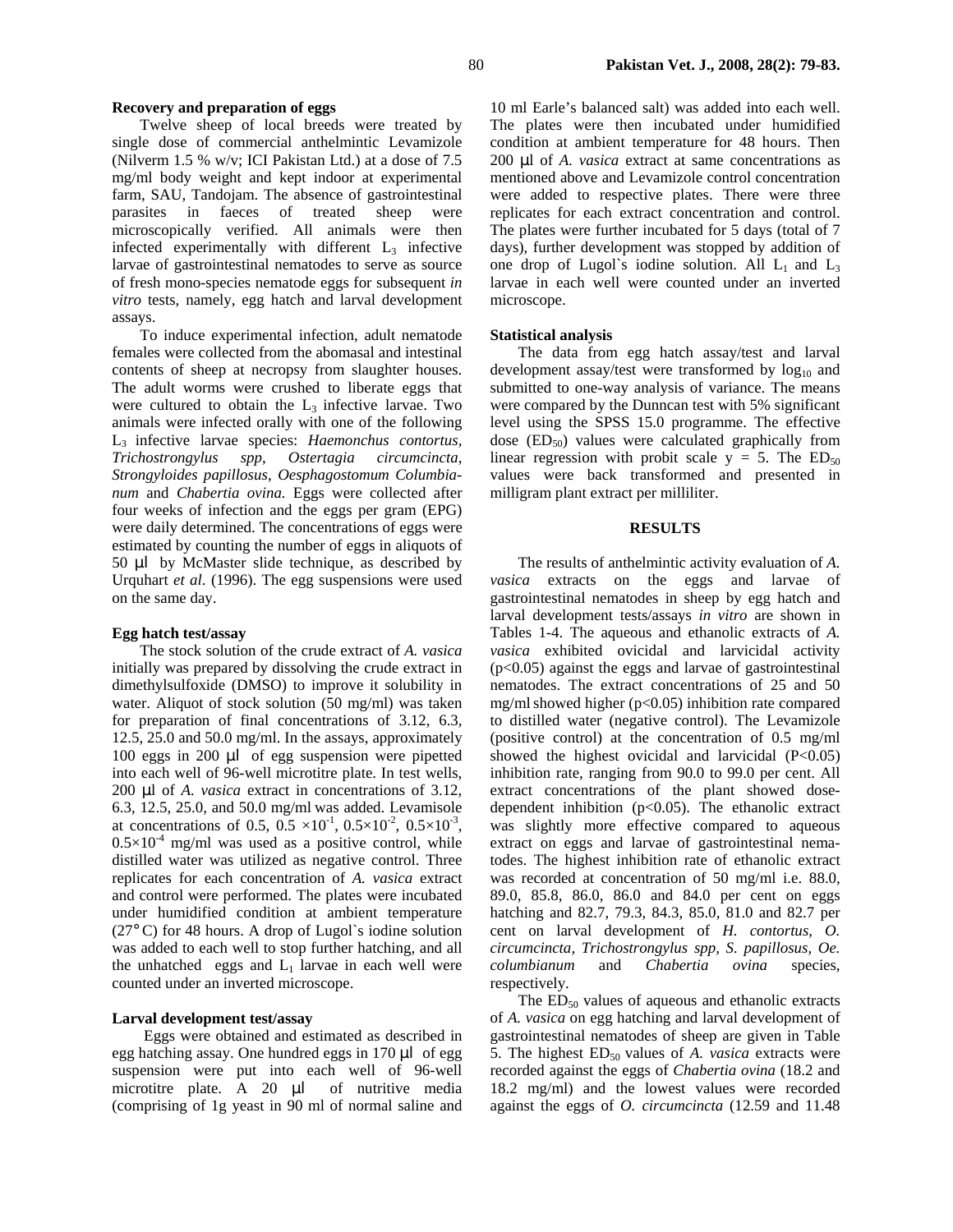mg/ml for ethanolic and aqueous extracts, respectively). Similarly, the ED<sub>50</sub> values of *A. vasica* extracts against larvae of gastrointestinal nematodes were also determined. The higher  $ED<sub>50</sub>$  values were recorded against larvae of *Oe. columbianum* (19. 50 and 18. 62 mg/ml) and the lower against the *H. contortus* larvae (15. 14 and 12. 88 mg/ml for aqueous and ethanolic extracts, respectively).

**Table 1: Mean inhibition percentage (± SD) of different concentrations of** *Adhatoda vasica* **aqueous extract on eggs hatching of gastrointestinal nematodes of sheep** 

| <b>Concentrat</b>                                                                            | H. contortus     | 0.               | Trichostron-     | S.               | Oe.              | <b>Chabertia</b> |
|----------------------------------------------------------------------------------------------|------------------|------------------|------------------|------------------|------------------|------------------|
| ion(mg/ml)                                                                                   |                  | circumcincta     | gylus Spp.       | papillosus       | columbianum      | ovina            |
| 50.00                                                                                        | $81.0 \pm 6.6ab$ | $86.0 \pm 5.3$ b | $81.3 \pm 7.1$   | $81.0 \pm 6.6a$  | $83.0 \pm 2.0$   | $81.0 \pm 1.0a$  |
| 25.00                                                                                        | $74.3 \pm 4.0$   | $79.3 \pm 4.1c$  | $79.3 \pm 2.1$   | $76.3 \pm 3.2a$  | $70.3 \pm 4.5c$  | $63.3 \pm 2.9b$  |
| 12.50                                                                                        | $40.7 \pm 1.2c$  | $60.7 \pm 8.0d$  | $40.0 \pm 5.0d$  | $41.3 \pm 3.2c$  | $40.0 \pm 5.0d$  | $30.0 \pm 5.0c$  |
| 6.30                                                                                         | $21.7 \pm 2.1d$  | $18.3 \pm 3.8$ e | $16.3 \pm 1.5$ f | $11.7 \pm 1.5$ f | $20.3 \pm 1.5e$  | $18.7 \pm 3.2d$  |
| 3.12                                                                                         | $13.3 \pm 3.8$ e | $9.7 \pm 0.6$ f  | $11.0 \pm 1.7$ f | $11.0 \pm 3.6f$  | $10.3 \pm 1.5$ f | $10.7 \pm 2.1e$  |
| Levamizole                                                                                   | $98.0 \pm 1.0a$  | $98.1 \pm 1.0a$  | $99.0 \pm 1.0a$  | $96.0 \pm 1.0a$  | $98.0 \pm 1.0a$  | $97.0 \pm 1.0a$  |
| Distilled water                                                                              | $10.1 \pm 1.0$ f | $10.1 \pm 1.0$ f | $10.1 \pm 0.9$ f | $11.1 \pm 0.6$   | $10.1 \pm 1.0$ f | $10.7 \pm 0.9e$  |
| *Magne with same letter within same column are not significantly different at $D \wedge 0.5$ |                  |                  |                  |                  |                  |                  |

\*Means with same letter within same column are not significantly different at P<0.05.

**Table 2: Mean inhibition percentage (** $\pm$  **SD) of different concentrations of** *Adhatoda vasica* **ethanolic extract on eggs hatching of gastrointestinal nematodes of sheep** 

| H. contortus     | 0.<br>circumcincta | Trichostron-<br>gylus Spp. | S.<br>papillosus | Oe.<br>columbianum | <b>Chabertia</b><br>ovina                                                                                |
|------------------|--------------------|----------------------------|------------------|--------------------|----------------------------------------------------------------------------------------------------------|
| $88.0 \pm 2.7ab$ | $89.0 \pm 1.0$ ab  | $85.8 \pm 6.0$ ab          | $86.0 \pm 3.6a$  | $86.0 \pm 3.6a$    | $84.0 \pm 1.7a$                                                                                          |
| $80.0 \pm 1.0$ b | $83.3 \pm 7.3b$    | $77.3 \pm 2.5$ b           | $76.0 \pm 3.6a$  | $76.0 \pm 3.6a$    | $64.0 \pm 1.0$                                                                                           |
| $46.3 \pm 3.5c$  | $60.0 \pm 5.0c$    | $57.3 \pm 3.2c$            | $52.0 \pm 6.1$   | $52.0 \pm 6.1$     | $31.7 \pm 0.6c$                                                                                          |
| $22.3 \pm 0.5d$  | $19.7 \pm 8.1e$    | $17.0 \pm 2.0e$            | $23.0 \pm 3.6c$  | $23.0 \pm 3.6c$    | $19.3 \pm 1.2d$                                                                                          |
| $13.0 \pm 2.7e$  | $11.3 \pm 5.5$ f   | $13.3 \pm 1.5$ f           | $11.0 \pm 3.6$ e | $11.0 \pm 3.6$ e   | $10.3 \pm 0.6e$                                                                                          |
| $98.0 \pm 1.0a$  | $98.1 \pm 1.0a$    | $99.0 \pm 1.0a$            | $96.0 \pm 1.0a$  | $96.0 \pm 1.0a$    | $97.0 \pm 1.0a$                                                                                          |
| $10.1 \pm 1.0$ f | $10.1 \pm 1.0$ f   | $10.1 \pm 0.9$ f           | $11.1 \pm 06e$   | $11.1 \pm 06e$     | $10.7 \pm 0.9e$                                                                                          |
|                  |                    |                            |                  |                    | $M_{\rm cono}$ with come letter within come column are not cignificantly different of $D \triangle 0.05$ |

\*Means with same letter within same column are not significantly different at P<0.05.

**Table 3: Mean inhibition percentage (± SD) of different concentrations of** *Adhatoda vasica* **aqueous extract on larval development of gastrointestinal nematodes of sheep** 

| <b>Concentrat</b> | H. contortus     | 0.               | Trichostron-     | S.               | Oe.              | <b>Chabertia</b> |
|-------------------|------------------|------------------|------------------|------------------|------------------|------------------|
| ion(mg/ml)        |                  | circumcincta     | gylus Spp.       | papillosus       | columbianum      | ovina            |
| 50.00             | $80.7 \pm 1.2$ b | $79.7 \pm 0.6$ b | $76.7 \pm 2.9$ b | $82.0 \pm 1.0$   | $79.3 \pm 4.0$ b | $80.0 \pm 5.0$   |
| 25.00             | 74.7 $\pm$ 1.5bc | $68.0 \pm 2.7c$  | $70.0 \pm 1.0c$  | $60.7 \pm 0.6c$  | $59.0 \pm 1.0c$  | $61.3 \pm 0.6c$  |
| 12.50             | $47.7 \pm 2.1d$  | $31.0 \pm 1.0d$  | $30.7 \pm 1.5d$  | $30.7 \pm 1.2d$  | $28.0 \pm 1.0d$  | $30.3 \pm 1.5d$  |
| 6.30              | $15.3 \pm 1.5$ f | $21.0 \pm 1.0e$  | $20.3 \pm 0.6e$  | $20.7 \pm 1.2e$  | $19.7 \pm 1.5e$  | $20.0 \pm 1.0e$  |
| 3.12              | $11.3 \pm 1.5$ f | $11.7 \pm 0.6$ f | $12.0 \pm 0.0e$  | $11.7 \pm 1.5$ f | $9.3 \pm 1.2$ f  | $9.7 \pm 0.6$ f  |
| Levamizole        | $90.3 \pm 8.9a$  | $96.0 \pm 1.0a$  | $96.0 \pm 1.0a$  | $96.0 \pm 1.0a$  | $94.3 \pm 1.2a$  | $95.3 \pm 2.5a$  |
| Distilled water   | $11.1 \pm 0.6$ f | $10.9 \pm 0.8$ f | $10.5 \pm 0.5$   | $11.3 \pm 0.6$ f | $10.1 \pm 0.5$ f | $10.1 \pm 0.4$ f |

\*Means with same letter within same column are not significantly different at P<0.05.

**Table 4: Mean inhibition percentage (± SD) of different concentrations of** *Adhatoda vasica* **ethanolic extract on larval development of gastrointestinal nematodes of sheep** 

| <b>Concentrat</b> | H. contortus     | 0.                | Trichostron-     | S.                | Oe.              | <i>Chabertia</i> |
|-------------------|------------------|-------------------|------------------|-------------------|------------------|------------------|
| ion(mg/ml)        |                  | circumcincta      | gylus Spp.       | <i>papillosus</i> | columbianum      | ovina            |
| 50.00             | $82.7 \pm 2.5a$  | $79.3 \pm 4.1$ ab | $84.3 \pm 1.5$ b | $85.0 \pm 4.5$ b  | $81.0 \pm 1.7a$  | $82.7 \pm 2.5$ b |
| 25.00             | $74.0 \pm 3.6a$  | $71.0 \pm 1.0$ b  | $70.0 \pm 0.0c$  | $60.3 \pm 0.6c$   | $59.7 \pm 1.5$ b | $63.3 \pm 1.5c$  |
| 12.50             | $47.7 \pm 5.5$ b | $27.3 \pm 5.5c$   | $30.7 \pm 0.2d$  | $30.0 \pm 1.0d$   | $29.0 \pm 1.0c$  | $29.3 \pm 2.1d$  |
| 6.30              | $26.7 \pm 7.6c$  | $22.0 \pm 1.0$ de | $20.3 \pm 0.7e$  | $20.7 \pm 1.5e$   | $20.0 \pm 1.0d$  | $19.7 \pm 0.6e$  |
| 3.12              | $14.7 \pm 2.5e$  | $11.3 \pm 3.21$ f | $13.7 \pm 1.0e$  | $12.0 \pm 1.0$ f  | $9.7 \pm 2.5e$   | $10.0 \pm 1.0$ f |
| Levamizole        | $90.3 \pm 8.9a$  | $96.0 \pm 1.0a$   | $96.0 \pm 1.0a$  | $96.0 \pm 1.0a$   | $94.3 \pm 1.2a$  | $95.3 \pm 2.5a$  |
| Distilled water   | $11.1 \pm 0.6$ f | $10.9 \pm 0.8$ f  | $10.5 \pm 0.5$   | $11.3 \pm 0.6$ f  | $10.1 \pm 0.5e$  | $10.1 \pm 0.4f$  |

\*Means with same letter within same column are not significantly different at P<0.05.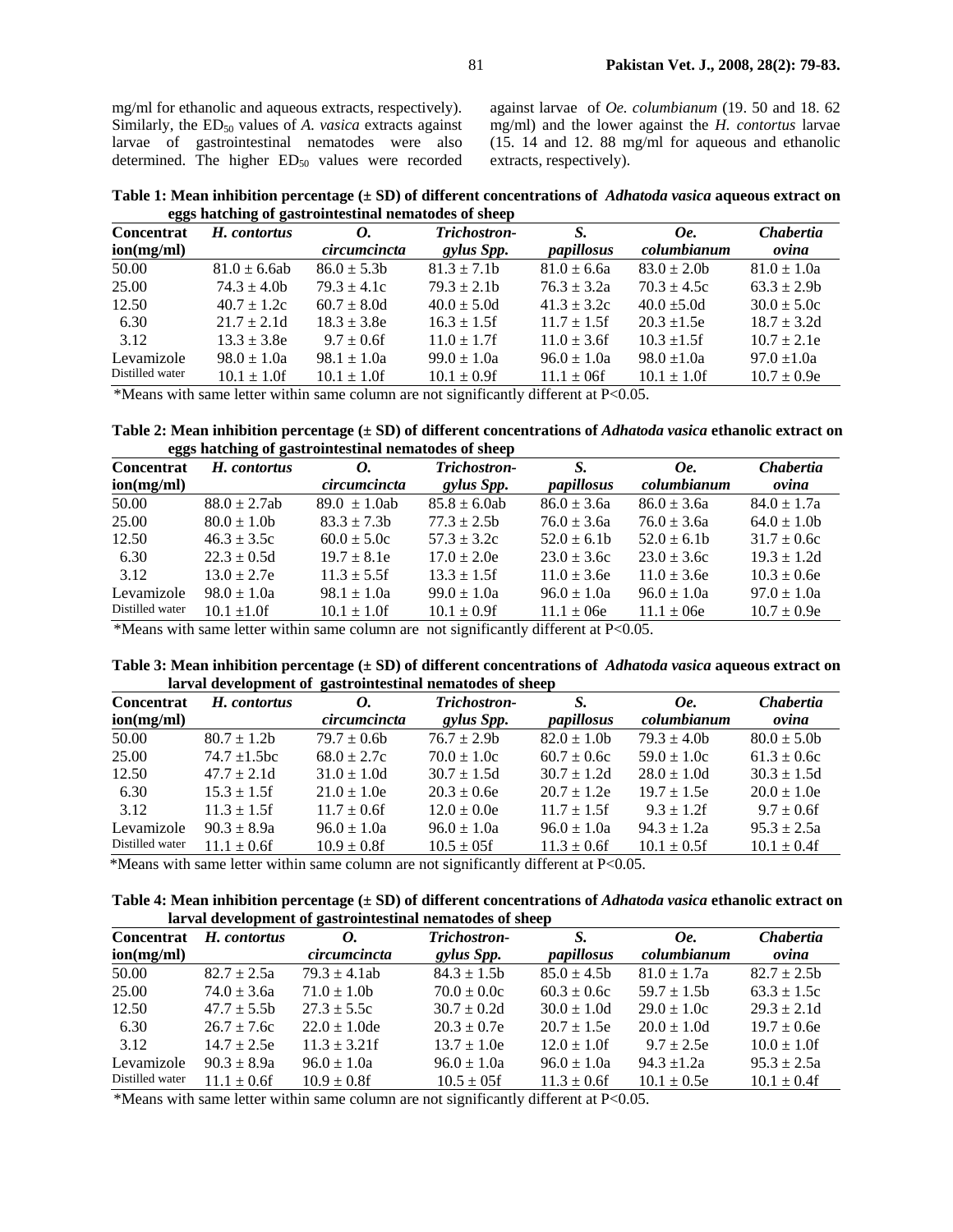| acveropment of gastromicsunal nematories in sheep |                |                |                    |                |  |  |
|---------------------------------------------------|----------------|----------------|--------------------|----------------|--|--|
| Nematode species                                  |                | Egg hatching   | Larval development |                |  |  |
|                                                   | <b>Aqueous</b> | <b>Ethanol</b> | <b>Aqueous</b>     | <b>Ethanol</b> |  |  |
| H. contortus                                      | 14.79          | 12.59          | 15.14              | 12.88          |  |  |
| O. circumcincta                                   | 12.59          | 11.48          | 16.98              | 16.98          |  |  |
| Trichostrongylus Spp.                             | 14.79          | 12.59          | 17.38              | 15.85          |  |  |
| S. papillosus                                     | 15.85          | 14.79          | 17.78              | 16.98          |  |  |
| Oe. columbianum                                   | 15.49          | 14.79          | 19.50              | 18.62          |  |  |
| Chabertia ovina                                   | 18.20          | 18.20          | 18.62              | 17.78          |  |  |

**Table 5: The ED 50 (mg /ml) of aqueous and ethanol extracts of** *Adhatoda vasica* **on egg hatching and larval development of gastrointestinal nematodes in sheep** 

#### **DISCUSSION**

The main advantages of using *in vitro* assays to screen the anti-parasitic properties of the plants and plant extracts include low costs and rapid turnover which allow the screening of plants at large scale. In addition, these tests measured the effect of anthelmintic activity directly on the processes of hatching, development and motility of parasites without interfering the internal physiological functions of the host (Molan *et al*., 2003; Assis *et al*., 2003; Githiori *et al*., 2006). Several studies have been carried out in different parts of the world to evaluate the anthelmintic activity of medicinal plants against different nematode species of farm animal *in vitro* (Alawa *et al*., 2003; Asiss *et al*., 2003; Diehl *et al*., 2004; Githiori, 2004; Maciel *et al*., 2006; Bizimenyera *et al*., 2006).

In the present study, the frequencies of egg hatching and larval development (85 to 91%) observed in the absence of the *A. vasica* extracts showed that distilled water did not interfere with natural development of eggs and larvae. The results revealed that both ethanolic and aqueous extracts exhibited ovicidal and larvicidal activity on egg hatching and larval development of gastro Intestinal nematodes and the highest effectiveness (P<0.05) was at the concentration of 50 mg/ml. Assis *et al*. (2003) and Maciel *et al*. (2006) evaluated the anthelmintic activity of *Spigelia anthelmia* and *Melia azedarach* extracts on *H. contortus in vitro* by egg hatch and larval development tests and recorded similar results. Lateef (2002) and Lateef *et al*. (2003) conducted analogy studies on anthelmintic evaluation of *A. vasica* against gastrointestinal nematodes of sheep *in vitro* and *in vivo* through adult motility and faecal egg count reduction test (FECRT), respectively and reported that methanolic and aqueous extracts of *A. vasica* exhibited anthelmintic activity on adult worms *in vitro* and *in vivo* (37.4 per cent efficacy). The results of above workers are in agreement with findings of this study. The phytochemical analysis has revealed that the major constituents of *A. vasica* are vasicine, vascinone and saponins (Brain and Thapa, 1983; Akhter, 1988; Chauhan *et al*., 1999; Shaifali-Srivastava *et al*., 2001). The anthelmintic activity of this plant could be attributed to these compounds jointly or independently.

The mechanism of action of active compounds of *A. vasica on* eggs and larvae of gastrointestinal nematodes is not yet clear but possibly these compounds interfere both with egg embryonation and direct effect on the larvae. The results of this study also showed that the ethanolic extracts were slightly more effective compared to the aqueous extracts on egg hatching and larval development of gastrointestinal nematodes of sheep. Cowan (1999) and Alawa *et al*. (2003) have stated that the isolation of botanical compounds from plant material largely depends on the solvent and method of extraction. Furthermore, they found that the organic solvent extracted more bioactive compounds from plants compared to water extract.

The effective dose  $(ED_{50})$  is defined as the concentration of drug or extract producing 50% inhibition on egg hatching or larval development (Varady *et al*., 2006). Amarante *et al*. (1996) stated that resistant species of gastrointestinal nematodes to a particular anthelmintic drug showed higher  $ED_{50}$  values than susceptible species. This study revealed that eggs of *O. circumcincta* and larvae of *H. contortus* were more susceptible to ovicidal and larvicidal effects of *A. vasica* extracts.

The *in vitro* ovicidal and lavicidal action of *A. vasica* extracts on eggs and larvae of gastrointestinal nematodes may not imply that the extracts would have similar action on the adult worm parasites. The relevance of *in vitro* studies to *in vivo* efficacy, in regard to anthelmintic activity, is greatly influenced by the differences in the physiology and bioavailability of plant preparations within host (Githiori *et al*., 2005).

#### **Conclusions**

*A. vasica* appears to possess some anthelmintic activity that may support the usage of this plant by local farmers to cure their animals in ethnoveterinary medicine. However, further research is required to study toxicity, mechanism of action, identification of phytochemichals and effectiveness of this plant *in vivo* before it can be recommended for use in animals.

#### **REFERENCES**

Akhter, M. S., 1988. Anthelmintic evaluation of indigenous medicinal plants for veterinary usage.